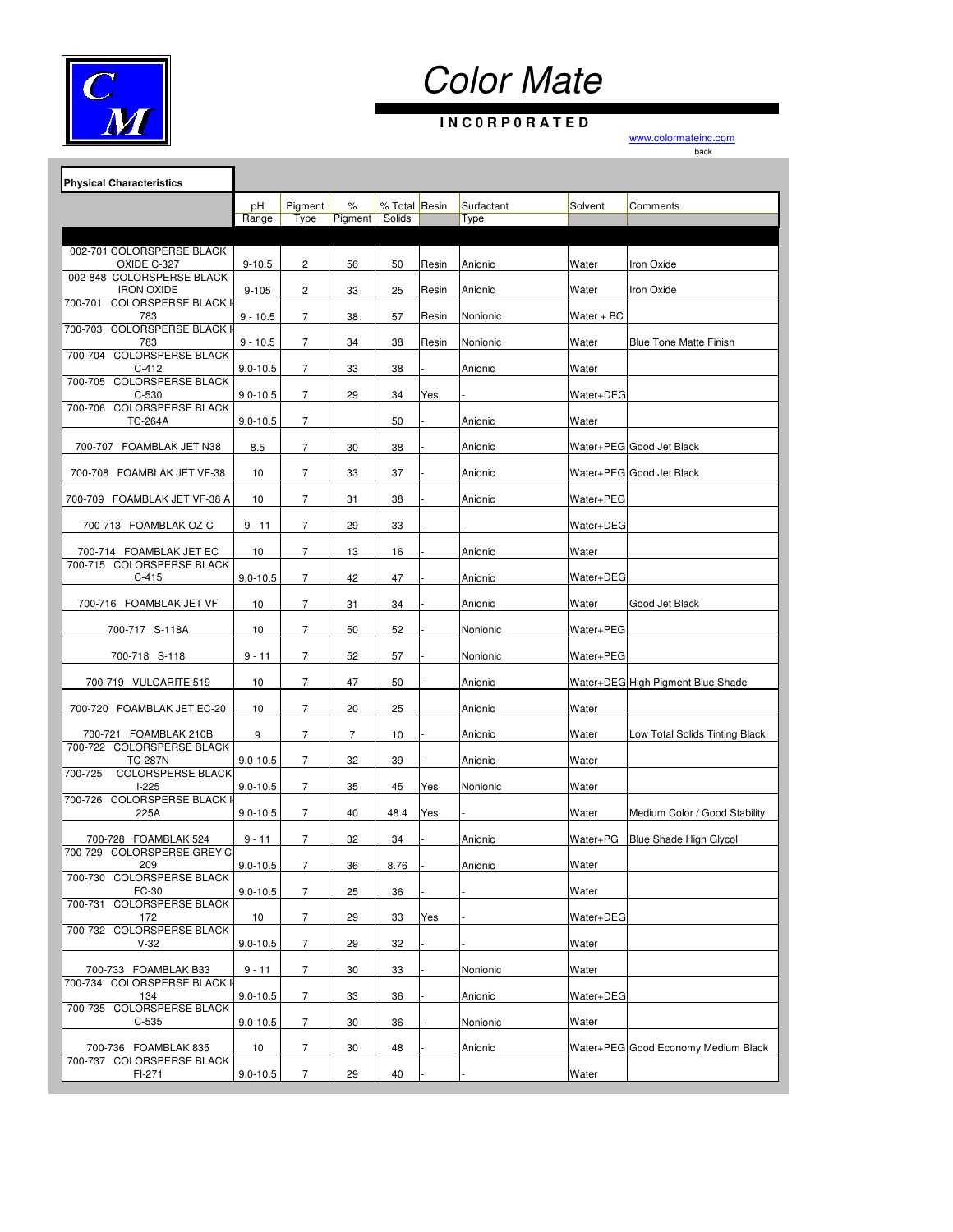

### **I N C 0 R P 0 R A T E D**

| <b>Physical Characteristics</b>                                |              |                |         |               |         |            |                |                                          |
|----------------------------------------------------------------|--------------|----------------|---------|---------------|---------|------------|----------------|------------------------------------------|
|                                                                | pH           | Pigment        | %       | % Total Resin |         | Surfactant | Solvent        | Comments                                 |
|                                                                | Range        | Type           | Pigment | Solids        |         | Type       |                |                                          |
| <b>BLACKS*</b><br>700-738 COLORSPERSE BLACK                    |              |                |         |               |         |            |                |                                          |
| C-N38                                                          | 8.5          | 7              | 29      | 38            |         | Anionic    | Water+PEG      |                                          |
| 700-739 COLORSPERSE BLACK<br>$V-38$                            | $9.0 - 10.5$ | $\overline{7}$ | 33      | 38            |         | Anionic    | Water+DEG      |                                          |
| <b>COLORSPERSE BLACK</b><br>700-740<br>S-400                   | $9.0 - 10.5$ | 7              | 35      | 41            |         | Anionic    | Water          | Good Color & Good Economy                |
| <b>COLORSPERSE BLACK</b><br>700-741<br>ECD                     | $9.0 - 10.5$ | 7              | 25      | 38            |         | Anionic    | Water          |                                          |
| 700-742 FOAMBLAK 242                                           | 10           | $\overline{7}$ | 18      | 23            | Yes     |            | Water+DEG      |                                          |
| 700-743 FOAMBLAK 842                                           | $9.0 - 10.5$ | 7              | 32      | 39            |         | Anionic    | Water          |                                          |
| 700-744 FOAMBLAK 544                                           | 10           | 7              | 35      | 44            | Acrylic | Anionic    |                | Water+PEG High Pigment Medium Black      |
| 700-745<br><b>COLORSPERSE BLACK</b><br><b>FC-R45</b>           | $9.0 - 10.5$ | 7              | 33      | 50            | Yes     | Nonionic   | Water          |                                          |
|                                                                |              |                |         |               |         |            |                |                                          |
| 700-746 FOAMBLAK BLUE 545                                      | 10           | 7              | 41      | 45            |         | Anionic    | Water+DEG      |                                          |
| 700-747 FOAMBLAK BLUE<br>700-751<br><b>COLORSPERSE BLACK I</b> | 10           | $\overline{7}$ | 48      | 50            |         | Anionic    |                | Water+DEG High Pigment Blue Shade        |
| 100<br>700-752 COLORSPERSE BLACK I                             | $9.0 - 10.5$ | 7              | 31      | 37            | Yes     | Nonionic   | Water          |                                          |
| 289                                                            | 10           | 7              | 29      | 41            |         | Anionic    | Water+DEG      |                                          |
| 700-753 FOAMBLAK JET VF-30<br>700-754 COLORSPERSE              | 10           | $\overline{7}$ | 27      | 34            |         | Anionic    | Water          | Good Jet Black                           |
| CHARCOAL S-254                                                 | 9.5          | 7              | 8       | 8.5           |         | Anionic    | Water          |                                          |
| 700-755 COLORSPERSE BLACK I<br>455                             | $8.5 - 9.5$  | $\overline{7}$ | 32      | 40            | Yes     | Nonionic   | Water          |                                          |
| 700-757 COLORSPERSE BLUE<br><b>BLACK</b>                       | $9 - 11$     | 7              | 48      | 50            | No      | Anionic    | Water          |                                          |
| 700-758 FOAMBLAK 108                                           | $9 - 11$     | 7              | 7       | 7             |         | Anionic    | Water          | Low Total Solids Tinting Black           |
| 700-759 FOAMBLAK ECW                                           | $9 - 11$     | 7              | 24      | 30            | Resin   | Nonionic   | Water          | Conductive                               |
| <b>COLORSPERSE BLACK I</b><br>700-760<br>565                   | 9.4          | 7              | 29      | 48            | Resin   | Anionic    | Water          | Medium Color / Good Gloss                |
| 700-761 COLORSPERSE BLACK<br>261                               | $9.0 - 11.0$ | $\overline{7}$ | 25      | 44            |         |            | Water          | <b>Blue Tone Matte Finish</b>            |
| <b>COLORSPERSE BLACK I</b><br>700-763<br>630                   | $9.0 - 10.5$ | 7              | 34      | 50            | Yes     | Anionic    | Water          |                                          |
| 700-764 COLORSPERSE BLACK<br>C-264                             | $9.0 - 10.5$ | 7              | 40      | 47            | Yes     | Anionic    |                | Water+DEG Excellent Strength & Stability |
| <b>COLORSPERSE BLACK</b><br>700-766<br>316                     | 10           | 7              | 37      | 30            | Resin   | Nonionic   | Water+DM<br>EA | <b>Excellent Gloss and Strength</b>      |
| <b>COLORSPERSE BLACK</b><br>700-767<br>320                     | $9.0 - 10.5$ | 7              | 35      | 44            | Yes     | Anionic    | Water          |                                          |
| 700-768 COLORSPERSE BLACK I<br>345                             | 10           | $\overline{7}$ | 35      | 38            | Resin   | Nonionic   | Water          |                                          |
| 700-769 COLORSPERSE BLACK I                                    |              | $\overline{7}$ |         | 41            |         |            |                |                                          |
| 465<br>700-770 COLORSPERSE BLACK I                             | $9.0 - 10.5$ |                | 34      |               | Yes     |            | Water          |                                          |
| 550                                                            | $9.0 - 10.5$ | 7              | 34      | 50            | Yes     | Anionic    | Water          |                                          |
| 700-772 FOAMBLAK P484<br>700-773<br><b>COLORSPERSE BLACK</b>   | $9 - 11$     | $\overline{7}$ | 27      | 40            |         | Anionic    | Water+PG       |                                          |
| TC-30                                                          | $9.0 - 10.5$ | 7              | 25      | 31            |         | Anionic    | Water          | Good Economy                             |
| 700-774 FOAMBLAK 124<br>700-775 COLORSPERSE BLACK              | 10           | $\overline{7}$ | 30      | 38            | Yes     | Nonionic   | Water          |                                          |
| TC-453                                                         | $9.0 - 10.5$ | $\overline{7}$ | 40      | 47            |         | Anionic    | Water          |                                          |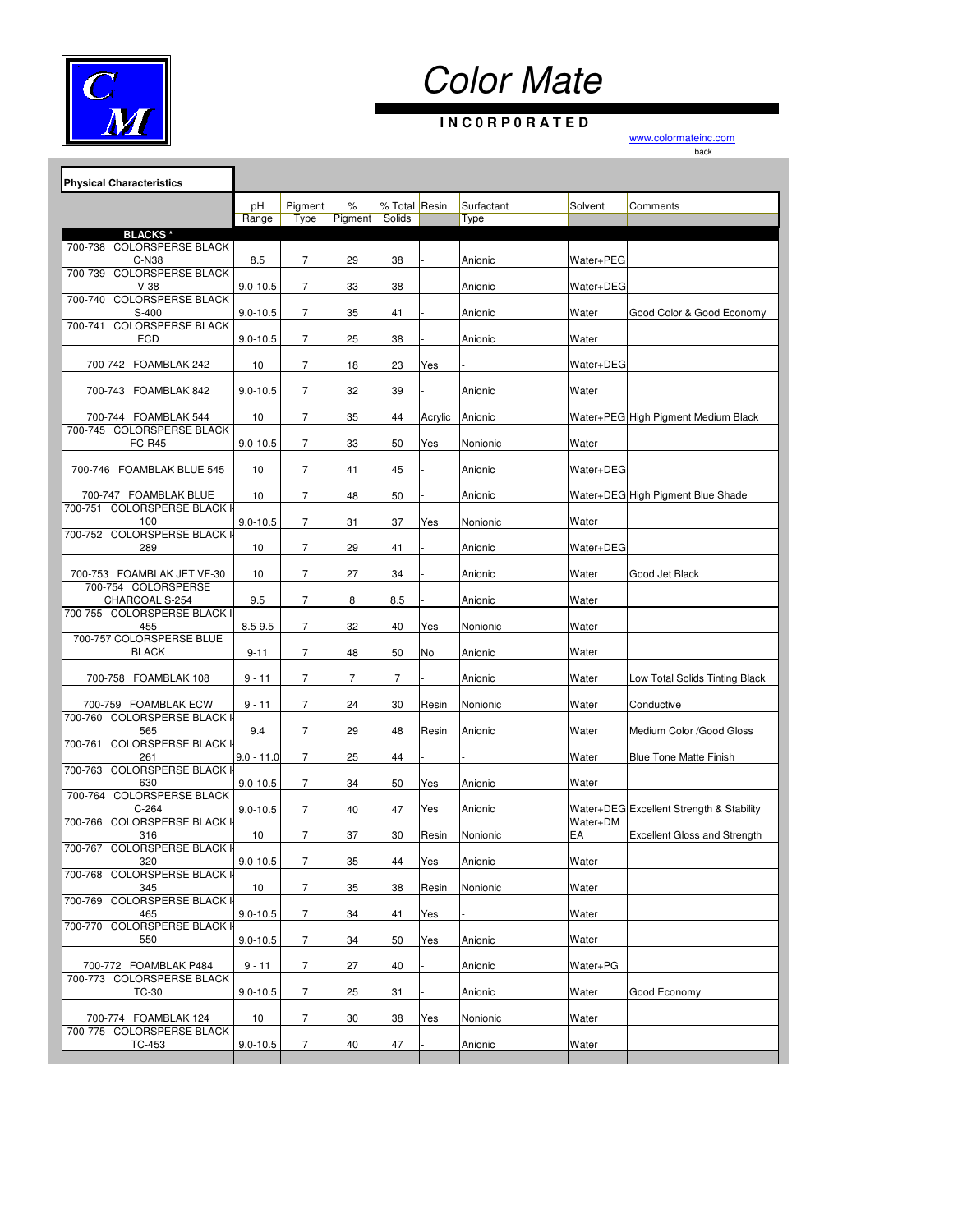

### **I N C 0 R P 0 R A T E D**

| <b>Physical Characteristics</b>                                   |              |                |         |               |            |            |                    |                                       |
|-------------------------------------------------------------------|--------------|----------------|---------|---------------|------------|------------|--------------------|---------------------------------------|
|                                                                   | pH           | Pigment        | $\%$    | % Total Resin |            | Surfactant | Solvent            | Comments                              |
|                                                                   | Range        | <b>Type</b>    | Pigment | Solids        |            | Type       |                    |                                       |
| <b>BLACKS*</b>                                                    |              |                |         |               |            |            |                    |                                       |
| 700-776 S-279                                                     | $9.0 - 10.5$ | $\overline{7}$ | 33      | 39            |            | Anionic    | Water+PEG          |                                       |
| <b>COLORSPERSE BLACK</b><br>700-777<br>TC-439                     | $9.0 - 10.5$ | 7              | 39      | 57            |            | Nonionic   | Water              |                                       |
| 700-778 FOAMBLAK 124A<br>700-780                                  | $9 - 11$     | 7              | 30      | 44            | Yes        |            | Water              |                                       |
| <b>COLORSPERSE BLACK I</b><br>780<br>700-782 COLORSPERSE GREY S   | 10           | $\overline{7}$ | 25      | 33            | <b>YES</b> |            | WATER              |                                       |
| 282                                                               | $9.0 - 10.5$ | $\overline{7}$ | 5       | 5.34          |            | Anionic    | Water              |                                       |
| 700-783 COLORSPERSE BLACK I<br>283                                | $9.0 - 10.5$ | 7              | 35      | 50            | Resin      | Nonionic   | Water              | Good Gloss High Color                 |
| 700-784 FOAMBLAK 484                                              | $9 - 11$     | 7              | 30      | 40            | Resin      |            |                    | Water+DEG Good Color General Purpose  |
| 700-787 FOAMBLAK 988 CW                                           | 9            | $\overline{7}$ | 13      | 50            |            | Anionic    | Water+DEG          |                                       |
| 700-788 FOAMBLAK 988<br>700-790 COLORSPERSE BLACK                 | $9 - 11$     | $\overline{7}$ | 30      | 34            | Acrylic    | Anionic    |                    | Water+DEG Good Stability Medium Black |
| <b>TC-290</b>                                                     | 9            | $\overline{7}$ | 26      | 33            |            | Nonionic   |                    | Water+PEG Good Heavy Yellow Shade     |
| 700-794 FOAMBLAK JET N38A<br>700-795 COLORSPERSE BLACK            | 8.5          | $\overline{7}$ | 37      | 38            |            | Anionic    | Water              |                                       |
| $C-95$                                                            | $9.0 - 10.5$ | 7              | 28      | 30            | Yes        | Nonionic   | Water              |                                       |
| 700-796 S-225<br>700-798 COLORSPERSE BLACK                        | $\mathbf 0$  | 7              | 40      | 0             |            | Anionic    | Water              |                                       |
| MC 108                                                            | 10           | $\overline{7}$ | 32      | 40            | <b>SBR</b> | Nonionic   | Water<br>Water+DEG |                                       |
| 700-799 S-199                                                     | $9.0 - 10.5$ | $\overline{7}$ | 49      | 52            | Yes        | Anionic    | +PEG               |                                       |
| 700-800 PANTHER BLACK K                                           | 9            | $\overline{7}$ | 30      | 37            | Yes        | Nonionic   | WATER              | Low odor, Low foam                    |
| 700-801 COLORSURF BLACK TC-<br>165                                | 10           | 7              | 44      | 52            | NO         | Anionic    | WATER              |                                       |
| 700-802 COLORSPERSE BLACK<br>521                                  | 10           | 7              | 30      | 40            |            | Anionic    | Water $+$<br>DEG   |                                       |
| 700-804 I-1587                                                    | 10           | 7              | 35      | 45            | Yes        |            | Water              |                                       |
| 700-805 I-1588                                                    | 10           | $\overline{7}$ | 35      | 45            | Yes        |            | Water              |                                       |
| 700-807<br><b>COLORSPERSE BLACK</b><br>MC-106                     | 10           | $\overline{7}$ | 34      | 39            | SBR        | Anionic    | Water              |                                       |
| 700-808 COLORSPERSE BLACK<br>TC-200                               | 10           | 7              | 48      | 50            | Yes        | Anionic    | Water+DEG          |                                       |
| <b>COLORSPERSE BLACK I</b><br>700-809<br>809                      | 10           | 7              | 40      | 52            | Yes        | Anionic    | Water              |                                       |
| 700-810 COLRSPERSE BLACK I-<br>284                                | $9.0 - 10.5$ | 7              | 35      | 50            | Yes        | Anionic    | Water              |                                       |
| 700-811 COLORSPERSE BLACK<br>C-412A                               |              | $\overline{7}$ | 33      | 38            |            | Anionic    | Water              |                                       |
| 700-812 COLORSPERSE BLACK<br>EC-100                               | 10           | $\overline{7}$ | 19      | 25            | yes        | Anionic    | Water              | Conductive                            |
| 700-813 COLORSPERSE BLACK<br>EC-200                               | 10           | $\overline{7}$ | 24      | 30            |            | Anionic    | Water              |                                       |
| <b>COLORSPERSE BLACK I</b><br>700-814<br>814                      | 10           | $\overline{7}$ | 41      | 47            | Yes        | Nonionic   | Water              |                                       |
| 700-821<br><b>COLORSPERSE BLACK I</b><br>821                      | 10           | 7              | 40      | 36            | Yes        | Nonionic   | Water              |                                       |
| 700-822 COLORSPERSE BLACK I<br>826<br>700-825 COLORSPERSE BLACK I | 10           | $\overline{7}$ | 40      | 36            | Yes        | Nonionic   | Water              |                                       |
| 825                                                               | 10           | $\overline{7}$ | 37      | 40            |            | Nonionic   | Water              |                                       |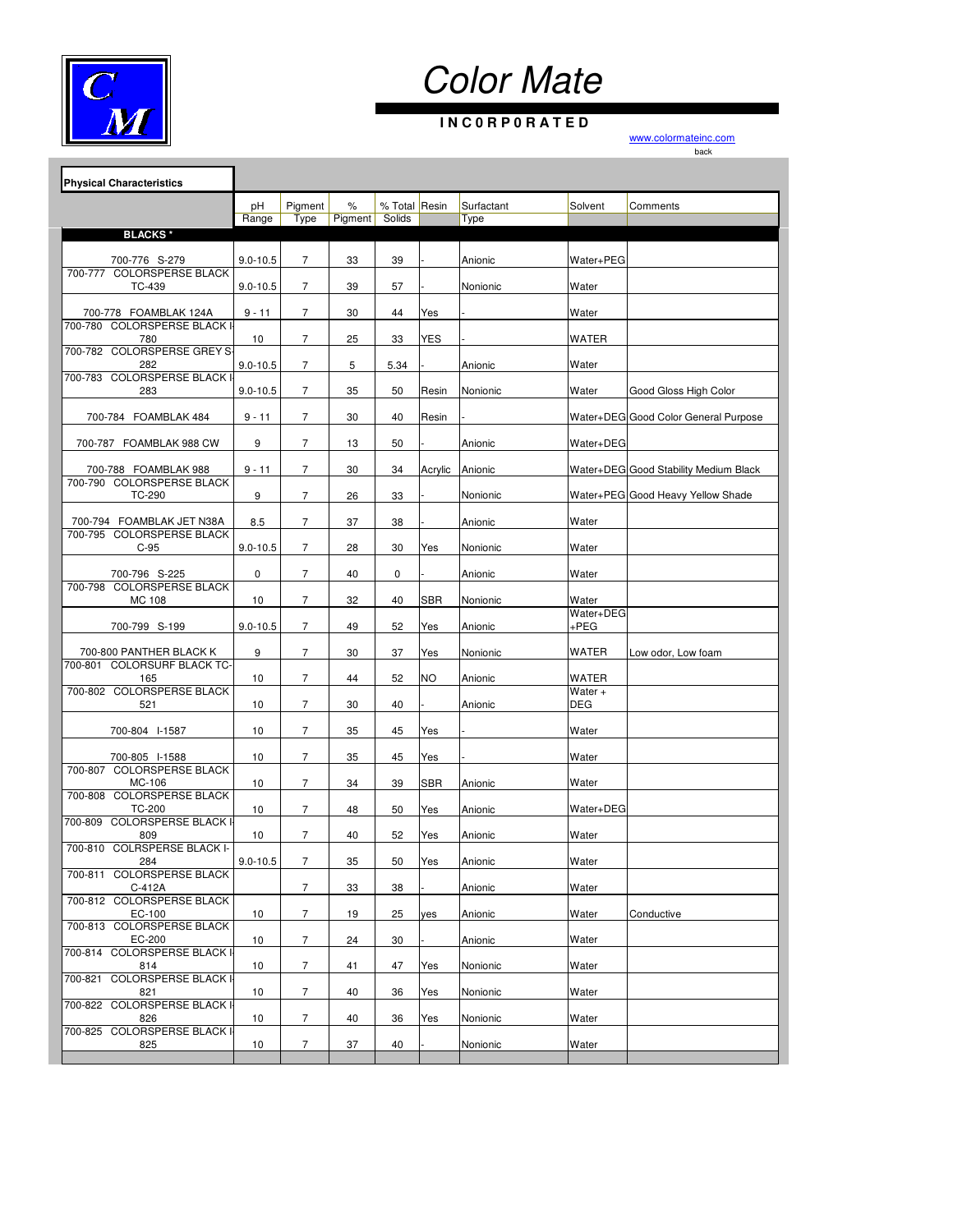

### **I N C 0 R P 0 R A T E D**

| <b>Physical Characteristics</b>               |          |                |              |               |           |                    |                  |                       |
|-----------------------------------------------|----------|----------------|--------------|---------------|-----------|--------------------|------------------|-----------------------|
|                                               | pH       | Pigment        | $\%$         | % Total Resin |           | Surfactant         | Solvent          | Comments              |
|                                               | Range    | <b>Type</b>    | Pigment      | Solids        |           | Type               |                  |                       |
| <b>BLACKS*</b>                                |          |                |              |               |           |                    |                  |                       |
| 700-827 COLORSPERSE BLACK I                   |          |                |              |               |           |                    |                  |                       |
| 827                                           | 10       | $\overline{7}$ | 37           | 44            | Resin     |                    | Water            |                       |
| 700-828 COLORSPERSE BLACK                     |          |                |              |               |           |                    |                  |                       |
| C828                                          | $9 - 11$ | $\overline{7}$ | 29           | 33            | Yes       |                    | Water+DEG        |                       |
| 700-829<br><b>COLORSPERSE BLACK I</b>         |          |                |              |               |           |                    |                  |                       |
| 829                                           | $10$     | $\overline{7}$ | 36           | 47            | Yes       | Nonionic           | Water            |                       |
| <b>COLORSPERSE BLACK I</b><br>700-830         |          |                |              |               |           |                    |                  |                       |
| 830<br><b>COLORSPERSE BLACK I</b><br>700-831  | 10       | $\overline{7}$ | 35           | 40            |           |                    | Water            |                       |
| 831                                           | 10       | $\overline{7}$ | 25           | 33            | Yes       | Nonionic           | Water            |                       |
| 700-832 COLORSPERSE BLACK I                   |          |                |              |               |           |                    |                  |                       |
| 832                                           | 10       | $\overline{7}$ | 30           | 38            | Yes       |                    | Water            |                       |
| <b>COLORSPERSE BLACK I</b><br>700-833         |          |                |              |               |           |                    |                  |                       |
| 833 A                                         | 10       | $\overline{7}$ | 20           | 24            | Yes       |                    | Water            |                       |
| <b>COLORSPERSE BLACK I</b><br>700-834         |          |                |              |               |           |                    |                  |                       |
| 834 B                                         | 10       | $\overline{7}$ | 20           | 24            | Yes       |                    | Water            |                       |
| 700-835 COLORSPERSE BLACK                     |          |                |              |               |           |                    |                  |                       |
| 835                                           | 10       | $\overline{7}$ | 37           | 52            | Yes       | Nonionic           | Water            |                       |
| 700-836 COLORSPERSE I-836                     | 10       | $\overline{7}$ | 16           | 20            | Yes       |                    | Water            |                       |
| 700-837 COLORSPERSERSE                        |          |                |              |               |           |                    |                  |                       |
| BLACK I-837                                   | 10       | $\overline{7}$ | 40           | 53            | Yes       |                    | Water            |                       |
| 700-838 COLORSPERSERSE                        |          |                |              |               |           |                    |                  |                       |
| BLACK I-838                                   | $9 - 10$ | $\overline{7}$ | 30           | 42.5          | YES       |                    | Water            |                       |
| <b>COLORSPERSE BLACK</b><br>700-840           |          |                |              |               |           |                    |                  |                       |
| $C-340$                                       | 9        | $\overline{7}$ | $\mathbf{1}$ | 3             |           |                    | Water            |                       |
| 700-843 COLORSPERSE BLACK I-                  |          |                |              |               |           |                    |                  |                       |
| 843<br>700-844 COLORSPERSE PAD                | 9        | $\overline{7}$ | 35           | 43            | no        | Nonionic           | Water<br>Water & | No Odor               |
| GREY                                          | 9        | 7              | 0.7          | 10            | <b>NO</b> | Anionic            | DEG              |                       |
| 700-845 COLORSPERSE BLACK                     |          |                |              |               |           |                    |                  |                       |
| GS-45                                         | 10       | $\overline{7}$ | 37           | 48            | SBR       | Nonionic           | Water            |                       |
| 700-846 COLORSPERSE BLACK I-                  |          |                |              |               |           |                    |                  |                       |
| 846                                           | 10       | $\overline{7}$ | 30           | 50            |           |                    | Water            | Micro-wave compatable |
| 'COLORSPERSE BLACK<br>700-847                 |          |                |              |               |           |                    | Water &          |                       |
| MC-847                                        | 10       | $\overline{7}$ | 35           | 40            | Resin     |                    | DEG              |                       |
| 700-848 COLORSPERSE GREY<br>700-849           | 10       |                | 14           | 17            |           |                    | Water            |                       |
| 700-850 COLORSURF BLACK 700                   |          | blend          |              |               | <b>NO</b> | Anionic Surfactant |                  |                       |
| 850                                           | 10       | $\overline{7}$ | 35           | 37            | <b>NO</b> | Anionic Surfactant | Water & PG       |                       |
| <b>COLORSPERSE BLACK</b><br>700-851           |          |                |              |               |           |                    | Water +          |                       |
| $1 - 851$                                     | 10       | $\overline{7}$ | 13           | 35            | Resin     | Nonionic           | <b>DPNB</b>      |                       |
| 700-853<br><b>COLORSPERSE BLACK</b>           |          |                |              |               |           |                    |                  |                       |
| $I - 853$                                     | 10       | $\overline{7}$ | 38           | 57            | Resin     | Nonionic           | Water            |                       |
| <b>COLORSPERSE BLACK</b><br>700-854           |          |                |              |               |           |                    |                  |                       |
| MC-854                                        | 10       | 7              | 37           | 42            | Resin     | Nonionic           | Water            |                       |
| 700-855<br><b>COLORSPERSE BLACK</b><br>MC-855 | 10       | $\overline{7}$ | 35           | 39            |           |                    |                  |                       |
| 700-857 COLORSURF BLACK C-                    |          |                |              |               | Resin     | Nonionic           | Water            |                       |
| 857                                           | 10       | $\overline{7}$ | 35           | 39            | <b>NO</b> | Anionic Surfactant | Water            |                       |
|                                               |          |                |              |               |           |                    |                  |                       |
| 700-851<br><b>FOAMBLAK BLUE N</b>             | 10       | $\overline{7}$ | 48           | 50            | <b>NO</b> | Nonionic           | Water            |                       |
|                                               |          |                |              |               |           |                    |                  |                       |